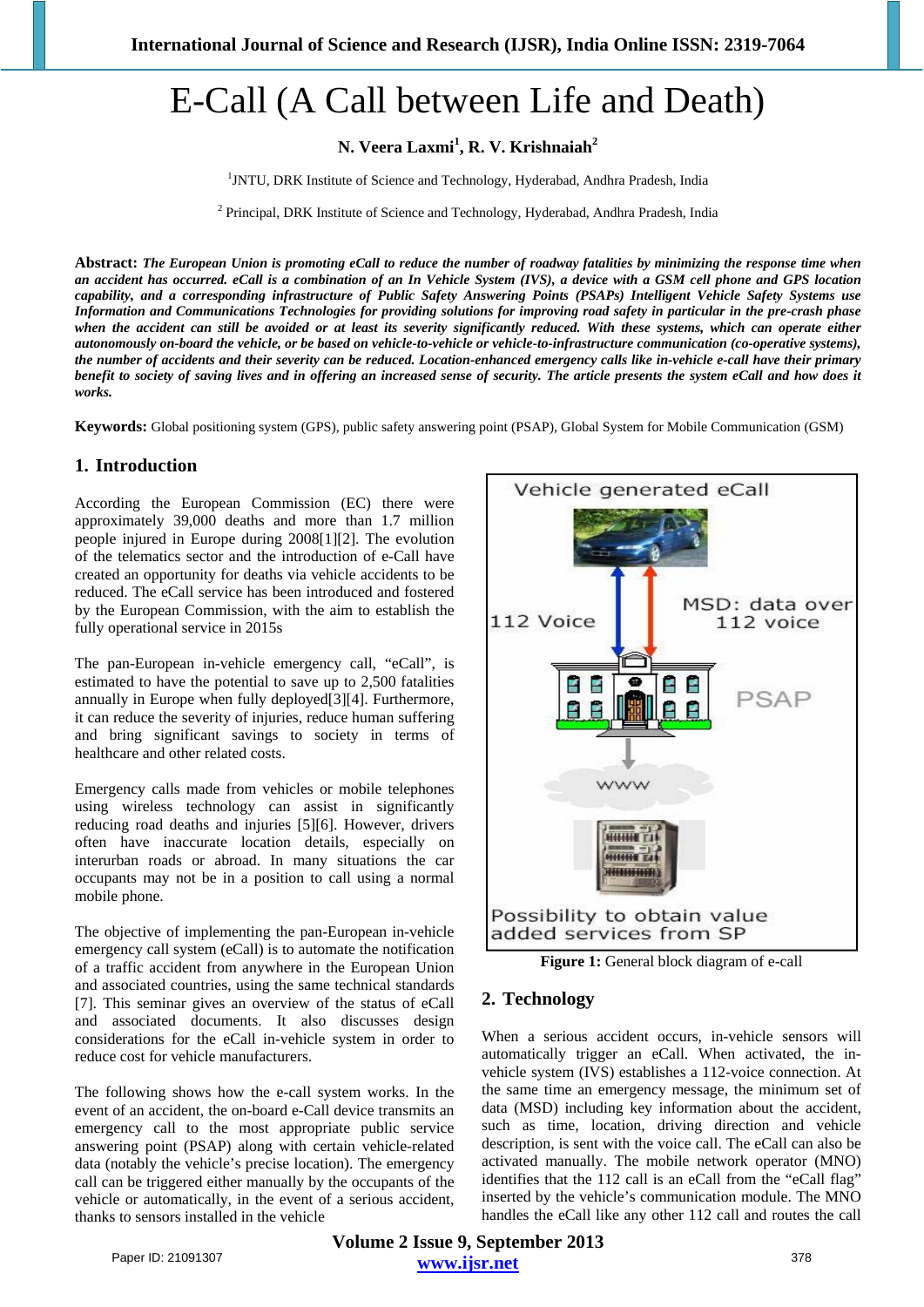to the most appropriate emergency response center - Public Safety Answering Point (PSAP). The PSAP operator will receive both the voice call and the MSD. The below figure shows the e-call technology



**Figure 2:** e-Call technology

The information provided by the MSD will be decoded and displayed in the PSAP operator screen. At the same time, the operator will be able to hear what is happening in the vehicle and talk with the occupants of the vehicle if possible. This will help the operator ascertain which emergency services are needed at the accident scene (ambulance, fire, police) and to rapidly dispatch the alert and all relevant information to the right service.

The MSD includes vehicle location information, time stamp, number passengers, vehicle identification number (VIN), and geographical locations along with other relevant information. SRC helps detecting the number of Bluetooth active handheld devices which provides the estimation of the number of people in the car. The other ways of finding the number of people can be seat belt sensors and also pressure on the seats can be used for the same.

The European standards do not specify whether eCall is provided by using an embedded network access device (GSM module) or using nomadic or portable equipment (e.g. mobile phone). However in the pan European eCall operating requirements it is defined that

The European standards do not specify whether eCall is provided by using an embedded network access device (GSM module) or using nomadic or portable equipment (e.g. mobile phone).

However in the pan European eCall operating requirements it is defined that:

- The solution is robust and will normally survive a crash
- The quality of service of the in-vehicle equipment, including communications equipment, is reliable.

# **3. Literature Review**

eCall is seen as a priority safety system in Europe by the EU Commission mainly because of the great potential to reduce the number of road fatalities, which is a major societal problem in Europe. A Public Safety Answering Point (PSAP), sometimes called "Public Safety Access Point", is a call center responsible for answering calls to an emergency telephone number for police, fire fighting and ambulance services (112 and locally derived numbers).

Imagine you had a serious accident and no one saw it or even worse: no one is there. What do you do if you are injured or trapped in the vehicle on a lightly travelled country road and need help? Then this technology will help you and save your life. In the event of an accident, these systems immediately transmit an emergency call to the local rescue service either manually or no manually (on its own). The communication says not only that something has happened but also how serious the accident is and gives the location of the vehicle involved in the accident.

## **4. Future**

The European Commission has proposed two new proposals that would see installation of eCall technology, which can make automated emergency calls in the event of road accidents, mandatory in all new models of passenger cars and light duty vehicles from October 2015. Public "eCall" is the future pan-European in-vehicle emergency call system, expected to be operational beginning in 2015.

- 1.Will automatically trigger an emergency call for severe accidents.
- 2.Creates a voice link to the closest Public Safety Answering Point (PSAP) and
- 3. Sends an emergency message, including key information about the accident, such as time, accurate location, driving direction and vehicle description

Private Third Party emergency Call are proprietary valueadd services (e.g., Volvo OnCall, GM OnStar, PSA, Fiat, BMW). These services are expected to continue to exist.

# **5. Conclusion**

There by we conclude that this e-call technology is highly efficient and is going to play a predominant role in future emergency service system. But in practical perception the government must take the responsibility of implementing this technology and take all the measures to make the best use of this e-call and we can handle one of the serious concern of today's leap in the number of accidental deaths. The day is not far when each and every car or vehicle is equipped with the e-call devices and the passengers and drivers can be assured of a healthy drive and a pleasant ride.

Another conclusion is that if there should be a Pan-European eCall system, the vehicle manufactures or the network providers can't develop this themselves. It is very important to include the public authorities in this matter and the public body for this has to be the EU. Only here can a solution be pushed across all EU Member States. On June 19th, the European Parliament's Committees on the Internal Market (IMCO) and Transport (TRAN) adopted a resolution that all new cars sold after 2015 should be fitted with eCall devices. This resolution underlines the Parliament's priority for eCall deployment and urges the European Commission to finalize outstanding legislation so as to meet the planned 2015 launch.